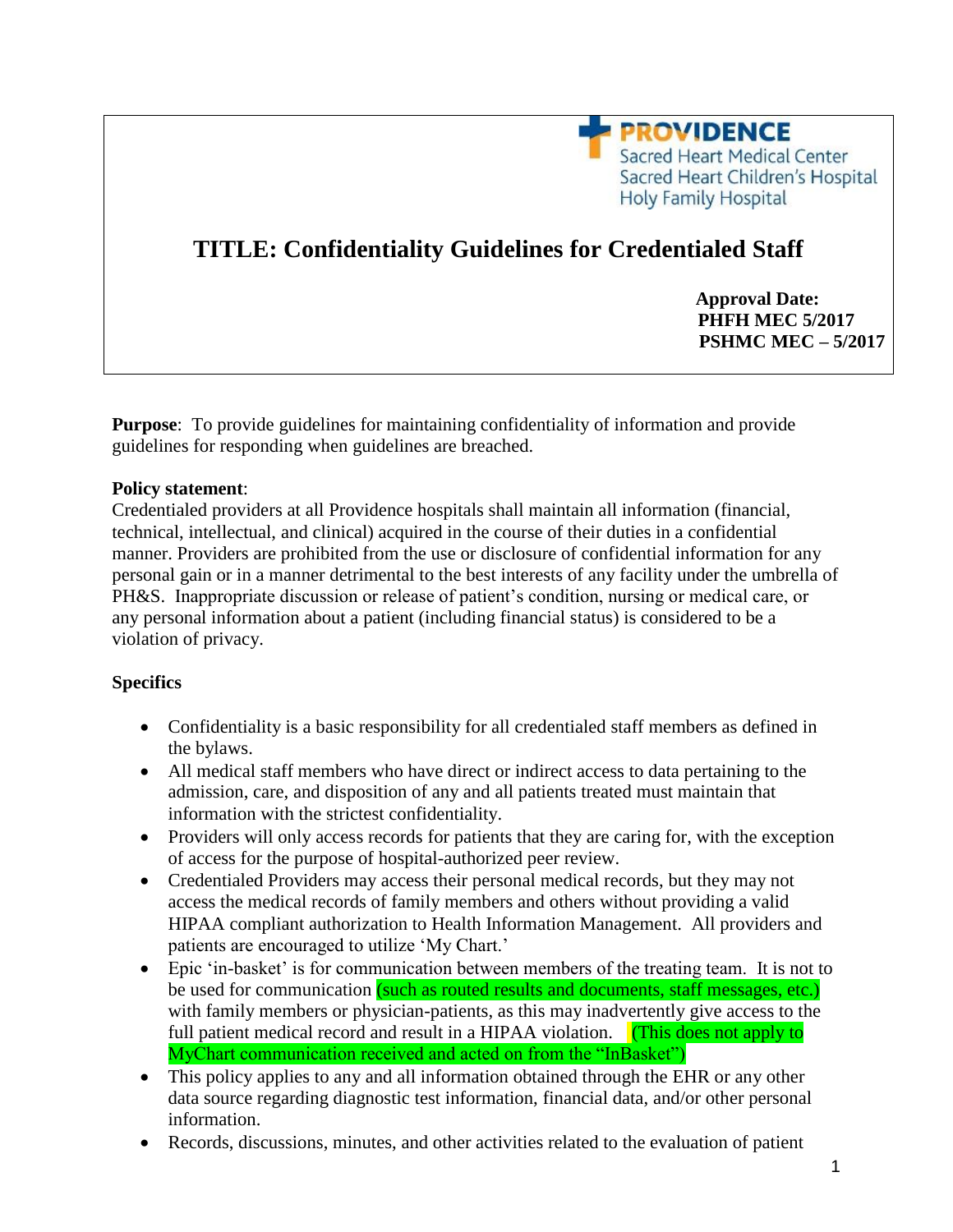care, risk management, quality assessment, peer review, and medical staff meetings, etc are also considered confidential and privileged. Access to such data is on a 'need to know' basis.

- Medical staff professional and credential files are considered confidential and privileged and access is granted to only those who have a 'need to know'.
- Each individual is responsible for helping ensure the security of patient health information by taking appropriate measures to prevent its access, modification by, or disclosure to unauthorized personnel.
- This responsibility pertains to both the physical security of paper documents, personal computers, printers, fax, and copy machines, as well as computer-based access passwords and other locking devices.
- Providers must also take precautions regarding verbal information. Patient information should not be discussed in public areas (elevator, halls, cafeteria, etc).
- 'Provsecure' encryption must be used for all confidential information being sent or forwarded outside the organization.

Any unauthorized access, modification, releasing, or casual discussion of confidential information by an employee, student, volunteer, physician, contract worker or other agent shall be considered to be a violation of the patient's privacy and shall be considered gross misconduct and subject to discipline by the medical staff, up to and including summary suspension. Failure to consistently act in a responsible manner regarding the security and protection of patient health information may also result in dismissal.

# **Guidelines**

.

## **Level I Violation**

A Level 1 Violation is accidental or due to lack or privacy or security training. Examples include but are not limited to:

- Failure to sign off a computer terminal when left unattended for an extended period of time
- Access records of family members or any other patient without written authorization and/or direct involvement in the care.
- Sharing passwords
- Failure to secure protected health information viewed on personal devices such as smart phones and IPads.

## **Level I corrective action can include the following sanctions**:

 Verbal warning or written notification from the practitioner's section/department chair/division chief.

# **Level II Violation**

A Level II Violation is a purposeful disregard of organizational policy or a repeated Level I Violation. Examples can include but are not limited to:

- Using aggregate data without institutional approval
- Repeat level I violation

# **Level II corrective action can include the following sanctions**:

Requirement to meet with the section/department chair/division chief, written warning.